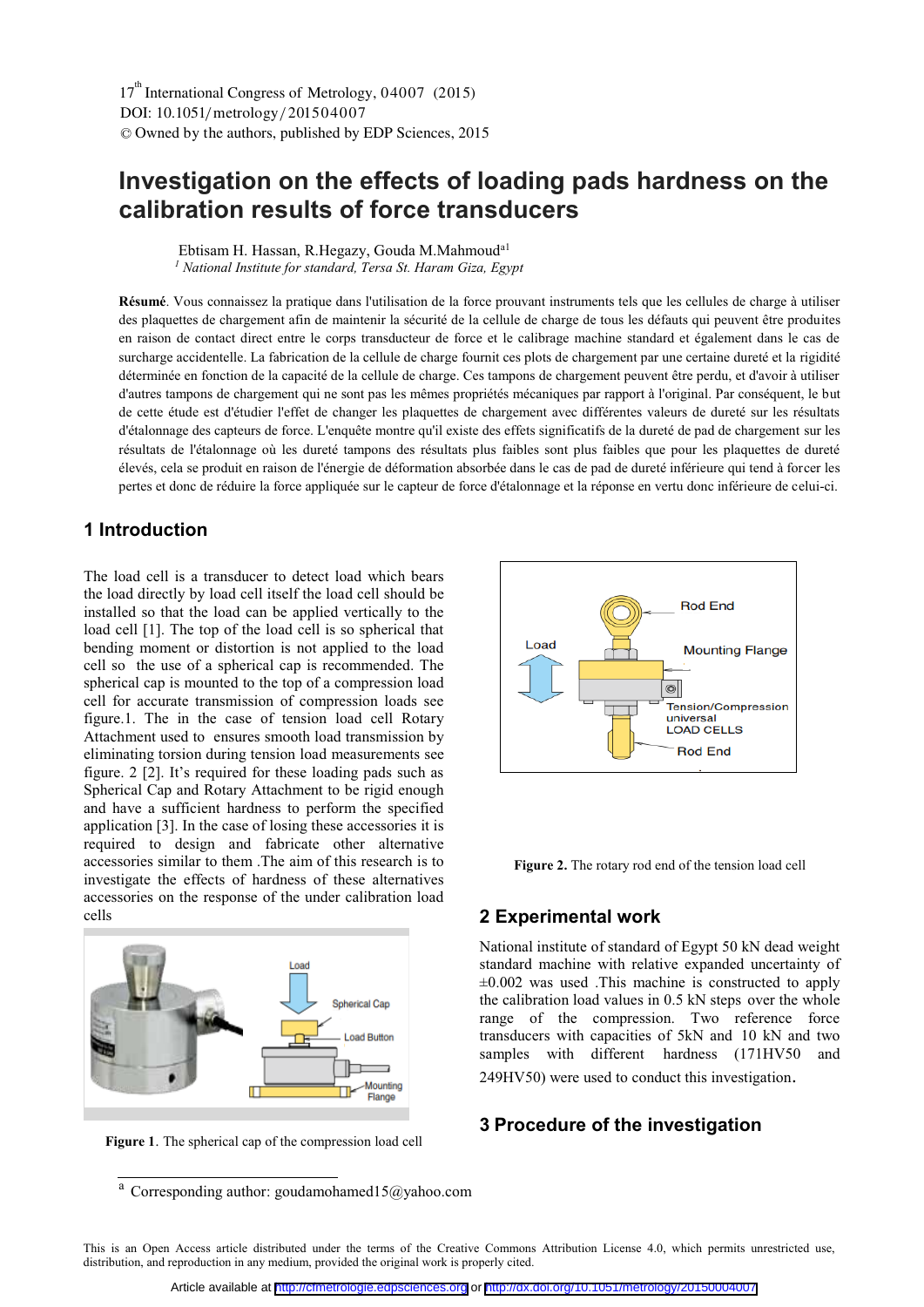The two force transducers were calibrated three times for each in accordance with ASTM E74, the first calibration was done using the normal loading cap and the second one was conducted using the 171HV50 loading cap and the third was done using 249HV50 and the comparison of the results were done and relative error was calculated.

# **4 Results and discussion**

After calibrating the two load cells in accordance with the previous section and relative error was calculated, the results of the investigation were summarized in the following tables and figures.

**Table 1.**The calibration results of 5 kN load cell using normal cap and 249 HV cap

| <b>Steps</b> | Normal cap | Top loading cap | Relative error |
|--------------|------------|-----------------|----------------|
| (N)          | (mv/v)     | (mv/v)          | (%)            |
| 1.0          | 0.400095   | 0.400085        | 0.0025         |
| 1.5          | 0.600172   | 0.60015         | 0.0037         |
| 2.0          | 0.800326   | 0.800304        | 0.0027         |
| 2.5          | 1.000501   | 1.000457        | 0.0044         |
| 3.0          | 1.200701   | 1.200681        | 0.0017         |
| 3.5          | 1.400935   | 1.400878        | 0.0041         |
| 4.0          | 1.601224   | 1.601145        | 0.0049         |
| 4.5          | 1.801541   | 1.8015          | 0.0023         |
| 5.0          | 2.001866   | 2.00178         | 0.0044         |

**Table 2**: The calibration results of 5 kN load cell using normal cap and 171 HV cap

| <b>Steps</b> | Normal cap | Top loading cap | Relative error |
|--------------|------------|-----------------|----------------|
| (N)          | (mv/v)     | (mv/v)          | $(\%)$         |
| 1.0          | 0.400065   | 0.400004        | 0.01525        |
| 1.5          | 0.600172   | 0.600082        | 0.01500        |
| 2.0          | 0.800326   | 0.800198        | 0.01600        |
| 2.5          | 1.000501   | 1.000350        | 0.01509        |
| 3.0          | 1.200701   | 1.200520        | 0.01508        |
| 3.5          | 1.400935   | 1.400683        | 0.01799        |
| 4.0          | 1.601224   | 1.600995        | 0.01430        |
| 4.5          | 1.801541   | 1.801276        | 0.01471        |
| 5.0          | 2.001866   | 2.001537        | 0.01644        |



**Table 3.** The calibration results of 10 kN load cell using normal cap and 249 HV cap

| <b>Steps</b><br>(N) | Normal cap<br>(mv/v) | Top loading cap<br>(mv/v) | Relative error<br>$(\%)$ |
|---------------------|----------------------|---------------------------|--------------------------|
| 1.0                 | 0.200574             | 0.20057                   | 0.00199                  |
| 2.0                 | 0.401155             | 0.401162                  | $-0.00183$               |
| 3.0                 | 0.601731             | 0.60174                   | $-0.00144$               |
| 4.0                 | 0.802299             | 0.802314                  | $-0.00191$               |
| 5.0                 | 1.002821             | 1.002841                  | $-0.00203$               |
| 6.0                 | 1.203312             | 1.203335                  | $-0.00194$               |
| 7.0                 | 1.403745             | 1.403774                  | $-0.00204$               |
| 8.0                 | 1.604136             | 1.604168                  | $-0.00197$               |
| 9.0                 | 1.804437             | 1.804473                  | $-0.00198$               |
| 10.0                | 2.004682             | 2.004723                  | $-0.00203$               |

**Figure 3**. The effect of loading cap hardness on the calibration results of 5 kN

| Table 4. The calibration results of 10 kN load cell using normal |  |  |  |  |
|------------------------------------------------------------------|--|--|--|--|
| cap and 171 HV cap                                               |  |  |  |  |

| <b>Steps</b><br>(N) | Normal cap<br>(mv/v) | Top loading cap<br>(mv/v) | Relative error<br>(%) |
|---------------------|----------------------|---------------------------|-----------------------|
| 1.0                 | 0.200574             | 0.20061                   | $-0.01795$            |
| 2.0                 | 0.401155             | 0.401235                  | $-0.02003$            |
| 3.0                 | 0.601731             | 0.601843                  | $-0.01856$            |
| 4.0                 | 0.802299             | 0.802445                  | $-0.01824$            |
| 5.0                 | 1.002821             | 1.00299                   | $-0.01689$            |
| 6.0                 | 1.203312             | 1.203503                  | $-0.01590$            |
| 7.0                 | 1.403745             | 1.403959                  | $-0.01522$            |
| 8.0                 | 1.604136             | 1.604363                  | $-0.01413$            |
| 9.0                 | 1.804437             | 1.804673                  | $-0.01306$            |
| 10.0                | 2.004682             | 2.004928                  | $-0.01225$            |